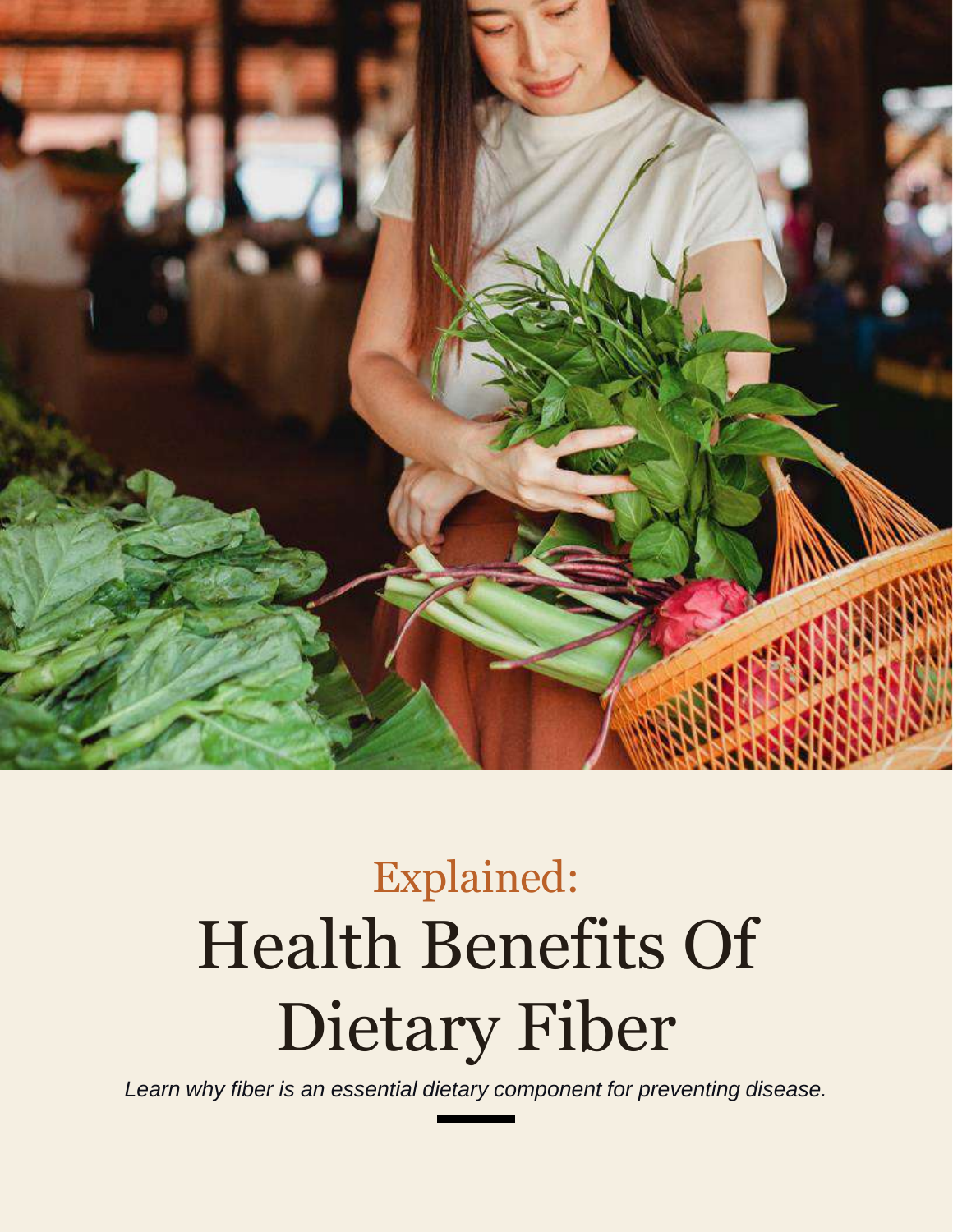**Dietary fiber** is a non-digestible carbohydrate that originates from plant-based foods.

Many carbohydrates are broken down into sugar molecules, while fiber is not. Instead, it passes through the body undigested.

Dietary fiber is essential for homeostasis within the gut. The predominant health benefits extend to enhanced metabolic welfare, including protection against obesity and related metabolic diseases.

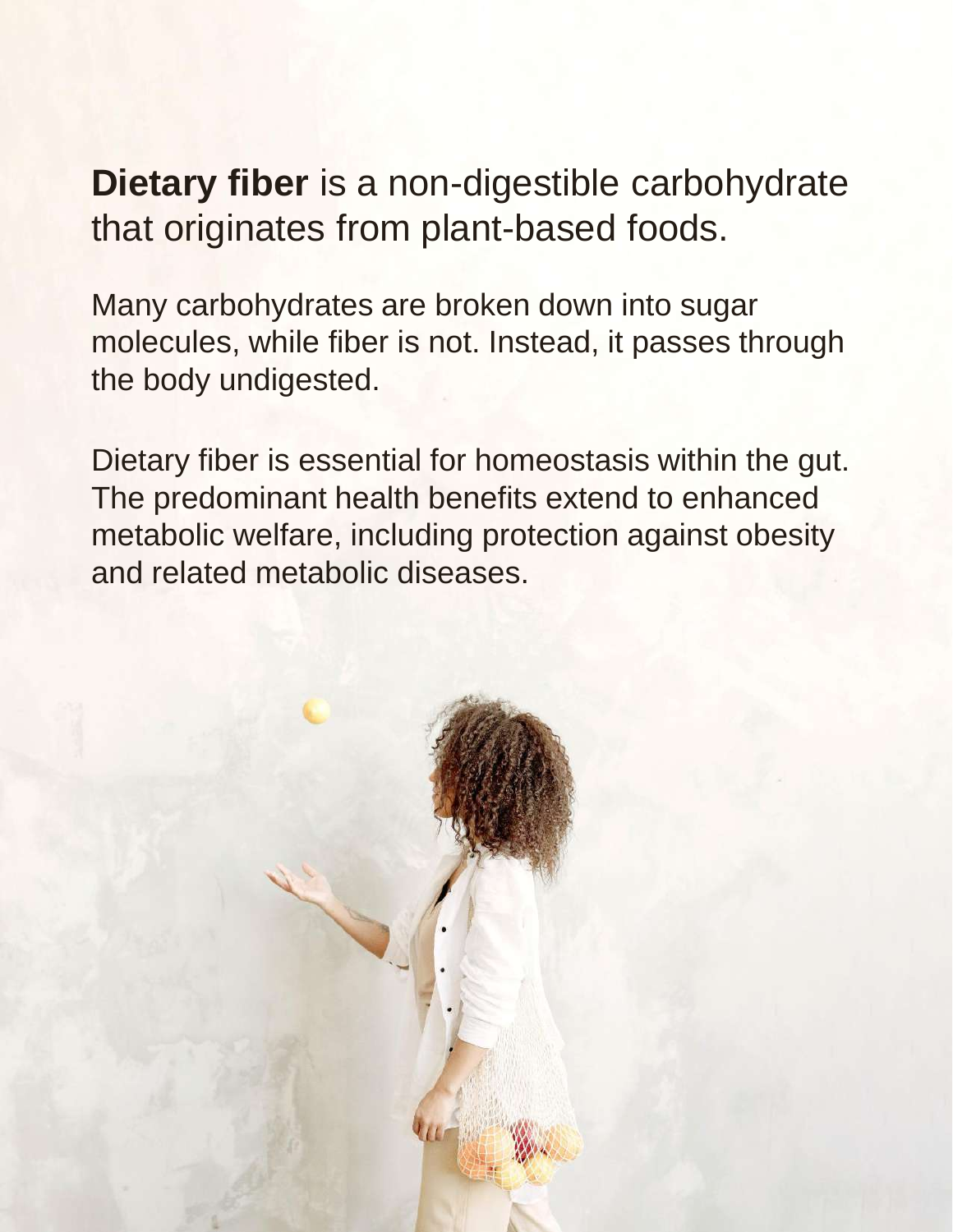

## The Problem

Diets have changed radically over the past few decades, with people consuming more ultra-processed foods void of dietary fiber. This lack of focus on the foods we eat has led to deficiencies in dietary fiber.

Women's recommended daily fiber intake is 25 grams, while men should aim for 38 grams. Still, most Americans consume less than half of those recommended minimum levels, which is comparable worldwide.

Because fiber helps regulate the body's use of sugars, helping keep hunger and blood sugar in check, and helping feed the good bacteria responsible for multiple health benefits, it is essential for optimal healthiness and longevity.

People with **high intakes of dietary fiber**  appear to have an exceptionally lower risk for developing:

- Coronary heart disease,
- Stroke.
- Hypertension,
- Diabetes.
- Obesity,
- and certain gastrointestinal disorders.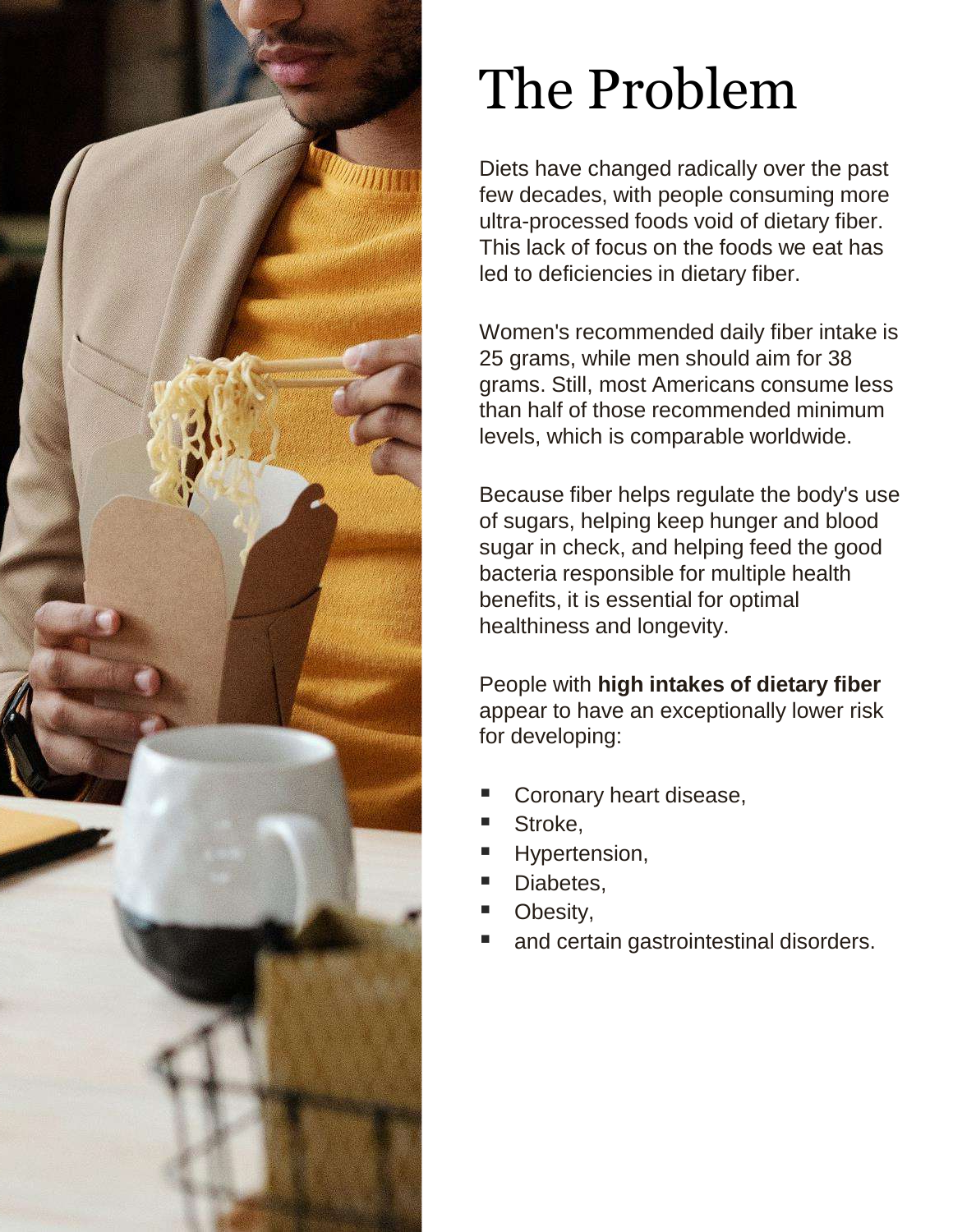

## The Solution

We can get good sources of dietary fiber from the food we already eat, and we need to eat more of it.

The best sources of fiber are **nuts, fruits and vegetables, legumes**, and **whole grains**.

And because high-fiber foods are filling, they may help maintain weight and even aid weight loss. They are also generally a good source of vitamins, minerals, and other essential nutrients.

#### **There are two varieties of fiber:**

- **Soluble Fiber** that dissolves in water and can help lower glucose levels and blood cholesterol. Some foods with soluble fiber include oatmeal, nuts, beans, sunflower seeds, chickpeas, apples and strawberries.
- **Insoluble Fiber** that does not dissolve in water, can help food move through your digestive system, promoting frequency and helping prevent constipation. Some foods with insoluble fibers include wheat, whole wheat bread, whole grain couscous, brown rice, green beans, cauliflower, cucumbers, broccoli and tomatoes.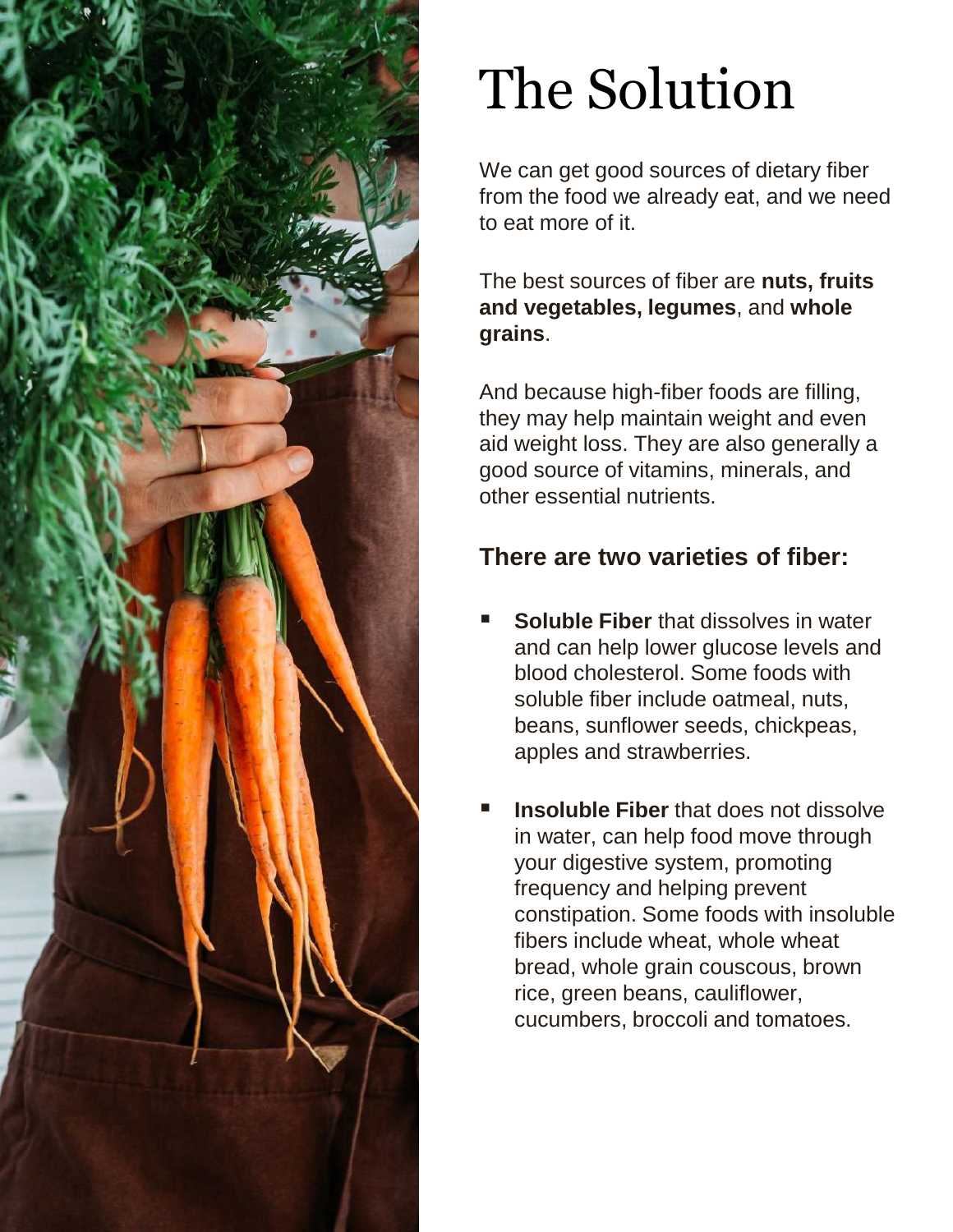## Top Tips To Increase Fiber Intake: